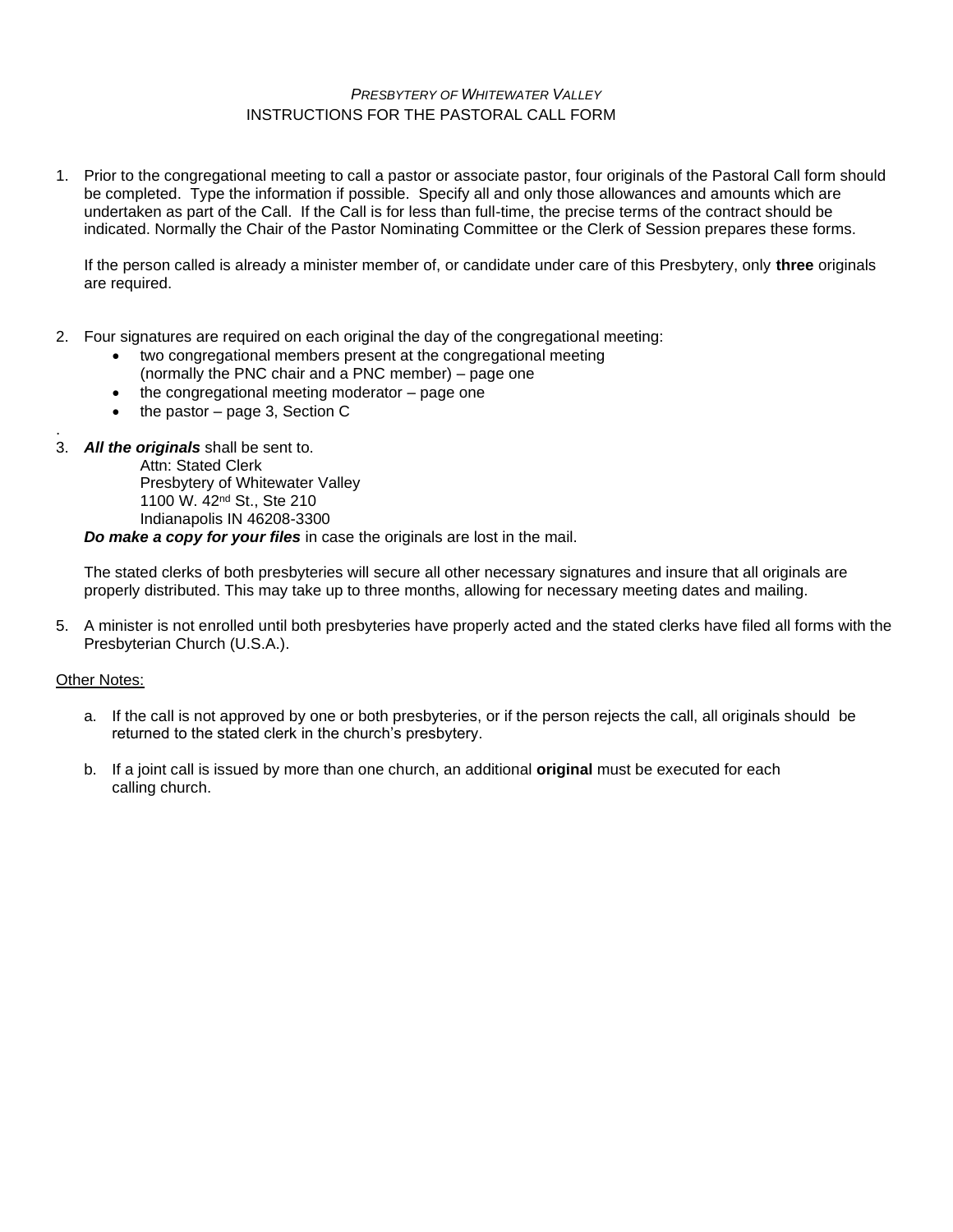# PASTORAL CALL FORM

The Presbyterian Church (U.S.A.) Pastoral Call – for Pastor or Associate Pastor

|                                                                                                                                                                                                                                                                         |                                                                                                                                                                                                                                                                                                                                                                                                                                 |                                                                                                                                                                                                                                                                                                                                                                                                                                                                                                                                                                                                                                                             | (name of church) Presbyterian Church (U.S.A.) of       |
|-------------------------------------------------------------------------------------------------------------------------------------------------------------------------------------------------------------------------------------------------------------------------|---------------------------------------------------------------------------------------------------------------------------------------------------------------------------------------------------------------------------------------------------------------------------------------------------------------------------------------------------------------------------------------------------------------------------------|-------------------------------------------------------------------------------------------------------------------------------------------------------------------------------------------------------------------------------------------------------------------------------------------------------------------------------------------------------------------------------------------------------------------------------------------------------------------------------------------------------------------------------------------------------------------------------------------------------------------------------------------------------------|--------------------------------------------------------|
| (PIN 100-776) being well satisfied with your qualification for ministry and confident that we have been led to you by the Holy<br>Spirit as one whose service will be profitable to the spiritual interests of our church and fruitful for the Kingdom of our Lord,     |                                                                                                                                                                                                                                                                                                                                                                                                                                 |                                                                                                                                                                                                                                                                                                                                                                                                                                                                                                                                                                                                                                                             | (city/state) belonging to Whitewater Valley Presbytery |
|                                                                                                                                                                                                                                                                         |                                                                                                                                                                                                                                                                                                                                                                                                                                 |                                                                                                                                                                                                                                                                                                                                                                                                                                                                                                                                                                                                                                                             | of this congregation,                                  |
| promising you in discharge of your duty all proper support, encouragement and allegiance in the Lord.                                                                                                                                                                   |                                                                                                                                                                                                                                                                                                                                                                                                                                 |                                                                                                                                                                                                                                                                                                                                                                                                                                                                                                                                                                                                                                                             |                                                        |
| Effective date of the call (date work is to begin): ____________________________                                                                                                                                                                                        |                                                                                                                                                                                                                                                                                                                                                                                                                                 |                                                                                                                                                                                                                                                                                                                                                                                                                                                                                                                                                                                                                                                             |                                                        |
| That you may be free to devote full-time (or if part-time, specify hours _______) to the ministry of the Word among us, we<br>promise and obligate ourselves to pay the following:                                                                                      |                                                                                                                                                                                                                                                                                                                                                                                                                                 |                                                                                                                                                                                                                                                                                                                                                                                                                                                                                                                                                                                                                                                             |                                                        |
| <b>ANNUAL SALARY</b><br>\$                                                                                                                                                                                                                                              |                                                                                                                                                                                                                                                                                                                                                                                                                                 |                                                                                                                                                                                                                                                                                                                                                                                                                                                                                                                                                                                                                                                             | Paid (circle): monthly semi-monthly weekly other       |
| USE OF THE MANSE                                                                                                                                                                                                                                                        | _________ YES ________ NO                                                                                                                                                                                                                                                                                                                                                                                                       |                                                                                                                                                                                                                                                                                                                                                                                                                                                                                                                                                                                                                                                             |                                                        |
| ANNUAL HOUSING ALLOWANCE                                                                                                                                                                                                                                                |                                                                                                                                                                                                                                                                                                                                                                                                                                 |                                                                                                                                                                                                                                                                                                                                                                                                                                                                                                                                                                                                                                                             |                                                        |
| ANNUAL UTILITIES ALLOWANCE                                                                                                                                                                                                                                              | $\frac{1}{2}$ $\frac{1}{2}$ $\frac{1}{2}$ $\frac{1}{2}$ $\frac{1}{2}$ $\frac{1}{2}$ $\frac{1}{2}$ $\frac{1}{2}$ $\frac{1}{2}$ $\frac{1}{2}$ $\frac{1}{2}$ $\frac{1}{2}$ $\frac{1}{2}$ $\frac{1}{2}$ $\frac{1}{2}$ $\frac{1}{2}$ $\frac{1}{2}$ $\frac{1}{2}$ $\frac{1}{2}$ $\frac{1}{2}$ $\frac{1}{2}$ $\frac{1}{2}$                                                                                                             |                                                                                                                                                                                                                                                                                                                                                                                                                                                                                                                                                                                                                                                             |                                                        |
| <b>BOARD OF PENSIONS</b>                                                                                                                                                                                                                                                | $\frac{1}{2}$                                                                                                                                                                                                                                                                                                                                                                                                                   |                                                                                                                                                                                                                                                                                                                                                                                                                                                                                                                                                                                                                                                             |                                                        |
| DEFERRED INCOME                                                                                                                                                                                                                                                         |                                                                                                                                                                                                                                                                                                                                                                                                                                 |                                                                                                                                                                                                                                                                                                                                                                                                                                                                                                                                                                                                                                                             |                                                        |
| <b>TAXABLE SOCIAL SECURITY OFFSET</b>                                                                                                                                                                                                                                   | $\frac{1}{\sqrt{1-\frac{1}{2}}}\frac{1}{\sqrt{1-\frac{1}{2}}}\frac{1}{\sqrt{1-\frac{1}{2}}}\frac{1}{\sqrt{1-\frac{1}{2}}}\frac{1}{\sqrt{1-\frac{1}{2}}}\frac{1}{\sqrt{1-\frac{1}{2}}}\frac{1}{\sqrt{1-\frac{1}{2}}}\frac{1}{\sqrt{1-\frac{1}{2}}}\frac{1}{\sqrt{1-\frac{1}{2}}}\frac{1}{\sqrt{1-\frac{1}{2}}}\frac{1}{\sqrt{1-\frac{1}{2}}}\frac{1}{\sqrt{1-\frac{1}{2}}}\frac{1}{\sqrt{1-\frac{1}{2}}}\frac{1}{\sqrt{1-\frac{$ |                                                                                                                                                                                                                                                                                                                                                                                                                                                                                                                                                                                                                                                             |                                                        |
| MOVING COST REIMBURSEMENT                                                                                                                                                                                                                                               | Full $OR$ up to $\frac{1}{2}$                                                                                                                                                                                                                                                                                                                                                                                                   |                                                                                                                                                                                                                                                                                                                                                                                                                                                                                                                                                                                                                                                             |                                                        |
| <b>AUTOMOBILE EXPENSES</b><br><b>CONTINUING EDUCATION EXPENSES</b><br><b>BOOKS &amp; JOURNALS</b><br><b>BUSINESS EXPENSES</b><br><b>MEDICAL SUPPLEMENT</b><br>Other (specify)                                                                                           |                                                                                                                                                                                                                                                                                                                                                                                                                                 | $\frac{1}{2}$ $\frac{1}{2}$ $\frac{1}{2}$ $\frac{1}{2}$ $\frac{1}{2}$ $\frac{1}{2}$ $\frac{1}{2}$ $\frac{1}{2}$ $\frac{1}{2}$ $\frac{1}{2}$ $\frac{1}{2}$ $\frac{1}{2}$ $\frac{1}{2}$ $\frac{1}{2}$ $\frac{1}{2}$ $\frac{1}{2}$ $\frac{1}{2}$ $\frac{1}{2}$ $\frac{1}{2}$ $\frac{1}{2}$ $\frac{1}{2}$ $\frac{1}{2}$<br>$\frac{1}{2}$<br>$\frac{1}{2}$ $\frac{1}{2}$ $\frac{1}{2}$ $\frac{1}{2}$ $\frac{1}{2}$ $\frac{1}{2}$ $\frac{1}{2}$ $\frac{1}{2}$ $\frac{1}{2}$ $\frac{1}{2}$ $\frac{1}{2}$ $\frac{1}{2}$ $\frac{1}{2}$ $\frac{1}{2}$ $\frac{1}{2}$ $\frac{1}{2}$ $\frac{1}{2}$ $\frac{1}{2}$ $\frac{1}{2}$ $\frac{1}{2}$ $\frac{1}{2}$ $\frac{1}{2}$ |                                                        |
| We further promise and obligate ourselves to review with you annually the adequacy of this compensation and of the<br>expense reimbursements limits shown above.                                                                                                        |                                                                                                                                                                                                                                                                                                                                                                                                                                 |                                                                                                                                                                                                                                                                                                                                                                                                                                                                                                                                                                                                                                                             |                                                        |
| <b>VACATION</b><br>required by Presbytery: four weeks to include four Sunday; five weeks to include five Sundays if ordained over 15+ years                                                                                                                             |                                                                                                                                                                                                                                                                                                                                                                                                                                 |                                                                                                                                                                                                                                                                                                                                                                                                                                                                                                                                                                                                                                                             |                                                        |
| required by Presbytery: two weeks accumulative to eight weeks<br><b>OTHER</b><br><u> 2000 - Jan James James Barnett, fransk politik (d. 1882)</u>                                                                                                                       |                                                                                                                                                                                                                                                                                                                                                                                                                                 |                                                                                                                                                                                                                                                                                                                                                                                                                                                                                                                                                                                                                                                             |                                                        |
|                                                                                                                                                                                                                                                                         |                                                                                                                                                                                                                                                                                                                                                                                                                                 |                                                                                                                                                                                                                                                                                                                                                                                                                                                                                                                                                                                                                                                             |                                                        |
| Signed: (congregational representative)                                                                                                                                                                                                                                 |                                                                                                                                                                                                                                                                                                                                                                                                                                 |                                                                                                                                                                                                                                                                                                                                                                                                                                                                                                                                                                                                                                                             | Signed:<br>(congregational representative)             |
|                                                                                                                                                                                                                                                                         |                                                                                                                                                                                                                                                                                                                                                                                                                                 |                                                                                                                                                                                                                                                                                                                                                                                                                                                                                                                                                                                                                                                             |                                                        |
| For ministerial services, I do certify that the call has been made in all respects according to the rules laid down in the Form<br>of Government, and that the persons who signed the foregoing were authorized to do so by vote of the<br>Presbyterian Church (U.S.A.) |                                                                                                                                                                                                                                                                                                                                                                                                                                 |                                                                                                                                                                                                                                                                                                                                                                                                                                                                                                                                                                                                                                                             |                                                        |
|                                                                                                                                                                                                                                                                         |                                                                                                                                                                                                                                                                                                                                                                                                                                 |                                                                                                                                                                                                                                                                                                                                                                                                                                                                                                                                                                                                                                                             |                                                        |
| Signed:<br>[Moderator of the Meeting]                                                                                                                                                                                                                                   |                                                                                                                                                                                                                                                                                                                                                                                                                                 |                                                                                                                                                                                                                                                                                                                                                                                                                                                                                                                                                                                                                                                             |                                                        |